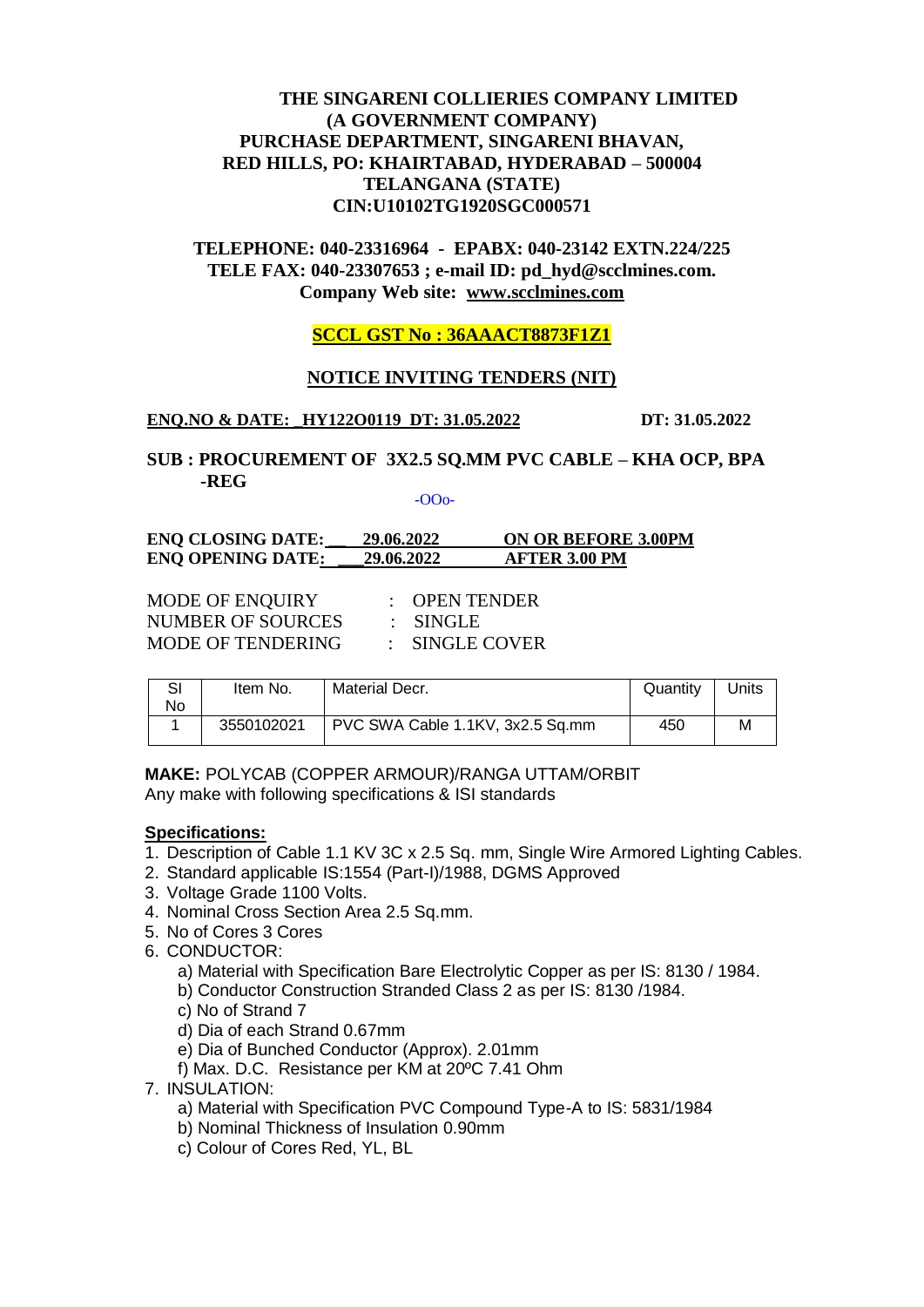- 8. INNER SHEATH:
	- a) Material PVC EXTRUDED BLACK COLOUR
	- b) Thickness (Min) 0.30mm
	- c) Dia of Cable before Armoring(Approx.) 8.9mm
- 9. ARMOURING:
	- a) Material with Specification Galvanized Steel Wire as per IS: 3975-1988.
	- b) Dia of G.I. Wire(Nom) 1.40mm
- 10. OUTER SHEATH:
	- a) Material with Specification PVC Compound Type-A to IS: 5831/1984
	- b) Thickness of Outer Sheath (Min) 1.24 mm
	- c) Colour Black
	- d) Overall Dia of Cable (Approx.) 14.90 mm
- 11. The Cables should confirm to IS: 1554 (Part-I) 1988.
- 12. Cable Identification: The word ISI mark, Mining, Voltage Grade, Manufacturers trade Name, DGMS approval No. and Year of Manufacturing should be embossed or indented on the outer sheath throughout length of the Cable.
- 13. In addition to the above, the Drum Sl. No., other details are to be marked / printed on one side of the wooden drum as per IS- standards.

Delivery Period: 1 to 2 weeks at **Singareni Bhavan, Hyderabad.**

Few firms are not supplying items/materials. Their offers will not be considered.

Materials or Items to be supplied 1 to 2 weeks after placement of order.

Firms are requested to submit offers with sufficient knowledge of enquired items. If any doubt regarding enquired item, please ask before submitting offers only.

# **NOTE: FIRMS ARE REQUESTED TO MENTION DELIVERY PERIOD, HSN CODE, GUARANTEE PERIOD, MAKE OF THE ITEM IF ANY, OFFERS WITHOUT ABOVE, WILL NOT BE CONSIDERED FOR FURTHER PROCESS**

- NOTE:
- I. Submit sealed covers. These covers to be submitted with Enquiry No, date & Address of SCCL and Firms name.

Vendors who can supply within 1 to 2 weeks on receiving the Order copy only should participate in the enquiry. HSN CODE TO BE MENTIONED MAKE TO BE MENTIONED.

- A. Offers are invited from vendors located in Hyderabad/Secunderabad vendors only will be considered.
- B. OFFER VALIDITY: Bidder shall keep the offer valid for a period of 4 months from the date of opening of the tenders. The offer with less validity period than stipulated is liable for rejection.
- C. GST(GOODS AND SERVICE TAX) registration certificate to be submitted along with material HSN/SAC CODE. The applicability of GST & other taxes, if any, in % shall be clearly mentioned an extra.
- D. The bidders offered without any GST & other taxes, their landed cost will be arrived by taking maximum GST% quoted by other bidders.
- A) GENERAL TERMS AND CONDITIONS
	- a. Validity, delivery period, GST, Warranty / Guarantee to be mentioned.
	- b. Tenders received after stipulated time and date will not be considered For whatsoever reasons thereof.
	- c. Quotation must be on a paper identifying the firm with telephone number etc. They should be clear and free from corrections and erasing.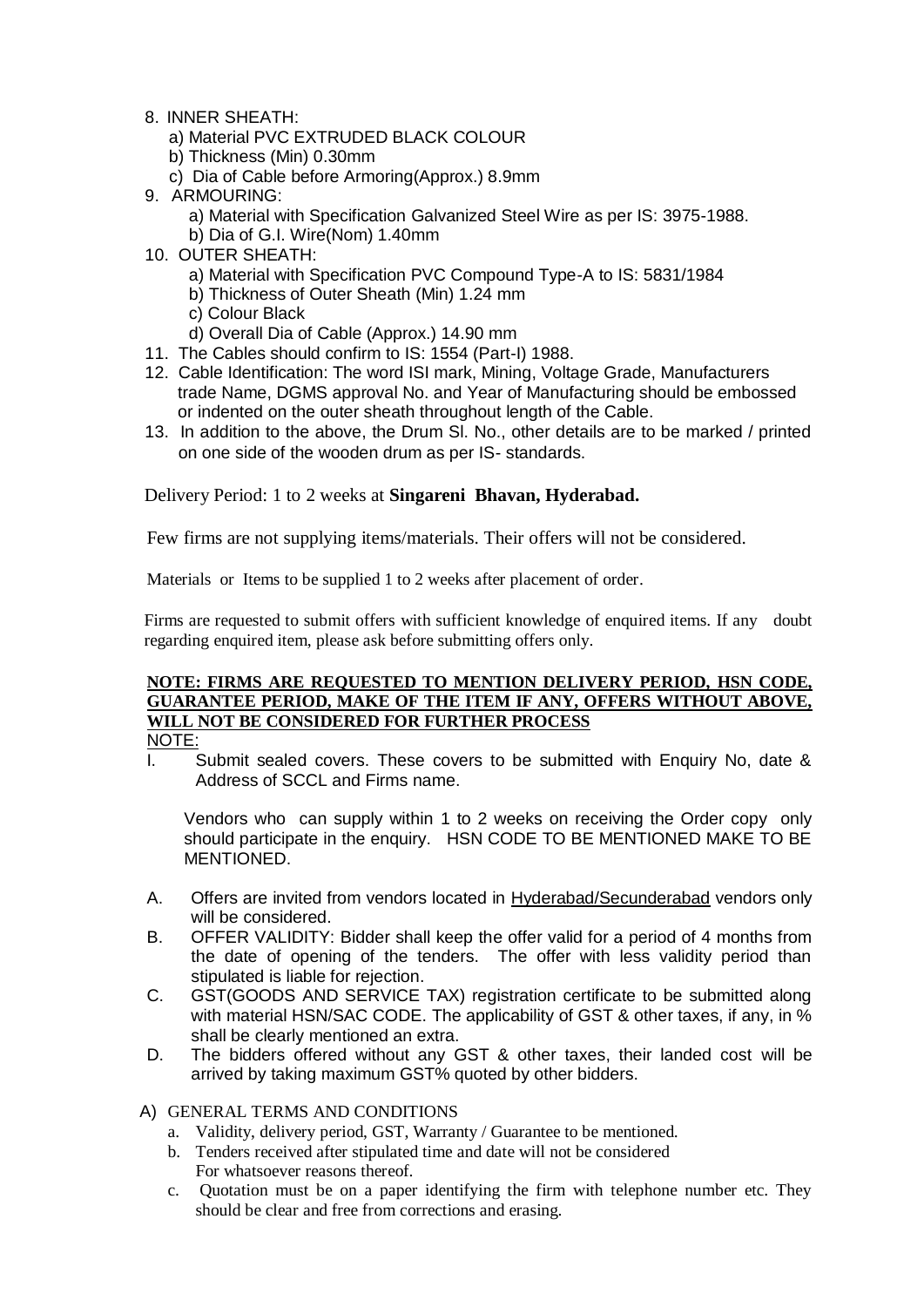- d. Rate quoted by you should be valid for 120 days from the date of opening of tenders and no revision of rates will be permitted during the above period.
- e. Rate should be quoted as per the sizes / units / makes / brands asked for otherwise such offers will not be considered.
- f. The quantity shown in the enquiry is not firm and fixed. It may be increased /decreased.
- g. The material is to be supplied as per the tender enquiry and should be delivered at

**Singareni Bhavan, Hyderabad** no transportation charges will be paid separately unless it is mentioned in the offer clearly. Mention whether the offer is Ex-showroom, Ex-work or delivery at our office, Hyderabad

- h. Samples of the items should be submitted in case, they are asked for in the enquiry
- i. Those who are having ready stocks, capable of supply of material as per the enquiry within the stipulated time only need to forward their offer.
- j. M/s SCCL deserves the right to reject any/all the tender (s) or accept any offer or part thereof without giving any reasons. Its decision in this matter will be final and binding on all the tender/(s).
- k. Sealed tenders can be dropped in the tender box in the Company Purchase Office at Hyderabad or can be sent by post / courier before the due date and time. Fax quotations are not accepted
- l. M/s SCCL will not, in any way, be responsible for any postal delay.
- m. Separate cover may be used for each quotation. Quotations of different enquiries put in single cover will not be considered.
- n. Payment will be made within 30 days after receipt of material at **Singareni Bhavan, Hyderabad**.
- o. YOU HAVE TO SUBMIT YOUR BANK DETAILS FOR RTGS/ONLINE PAYMENTS

### **Tax retention clause:**

The supplier shall upload his Tax Invoice in the GSTN as per the provisions of the GST Act i.e., by 10th of the month subsequent to the month in which "Time of Supply" arises.

In respect of orders where the entire order quantity is executed in phased manner through multiple invoices or where staggered payment is made, if the "Tax Invoice" is not uploaded within the time limits prescribed under GST Act, the tax amount will be withheld from the payment made against subsequent Invoice till such time the invoice is uploaded. The final payment is subject to compliance of all formalities under GST by the supplier.

- B) From 01.11.2020 onwards all the vendors whose turnover is more than Rs.500 Crores or above in the financial years  $2019-2020$ ,  $2020-21$  &  $2021-2022$  have to submit e-invoice with QR code printed on it. If the turnover is less than Rs.500 Crores than the firm has to declare that we are exempted from e-invoicing requirement. Therefore, the said e-invoicing provisions are not applicable to our company. Towards this, the firm is required to submit undertaking detailed in "ANNEXURE" along with Invoice.
- C) BILLS WILL NOT BE ACCEPTED WITHOUT e-INVOICING IF THE AGGREGATE TURNOVER IN ANY OF THE THREE FINANCIAL YEARS 2019-2020, 2020-21 & 2021-2022 EXCEEDS Rs.500 CRORES.
- D) In case the bidder is unable to submit performance reports, a self certification duly signed and stamped by the bidder, indicating Purchase order number, machine serial number, commissioning date and annual working hours and confirming that the equipment/item offered or similar equipment/item of higher specification, supplied to any Govt. sector/ public sector, have performed satisfactorily for a minimum period of 1 year from the date of commissioning of the equipment and there are no warranty/guarantee claims pending, shall be considered. self certification is not acceptable for the suppliers made to private Firms